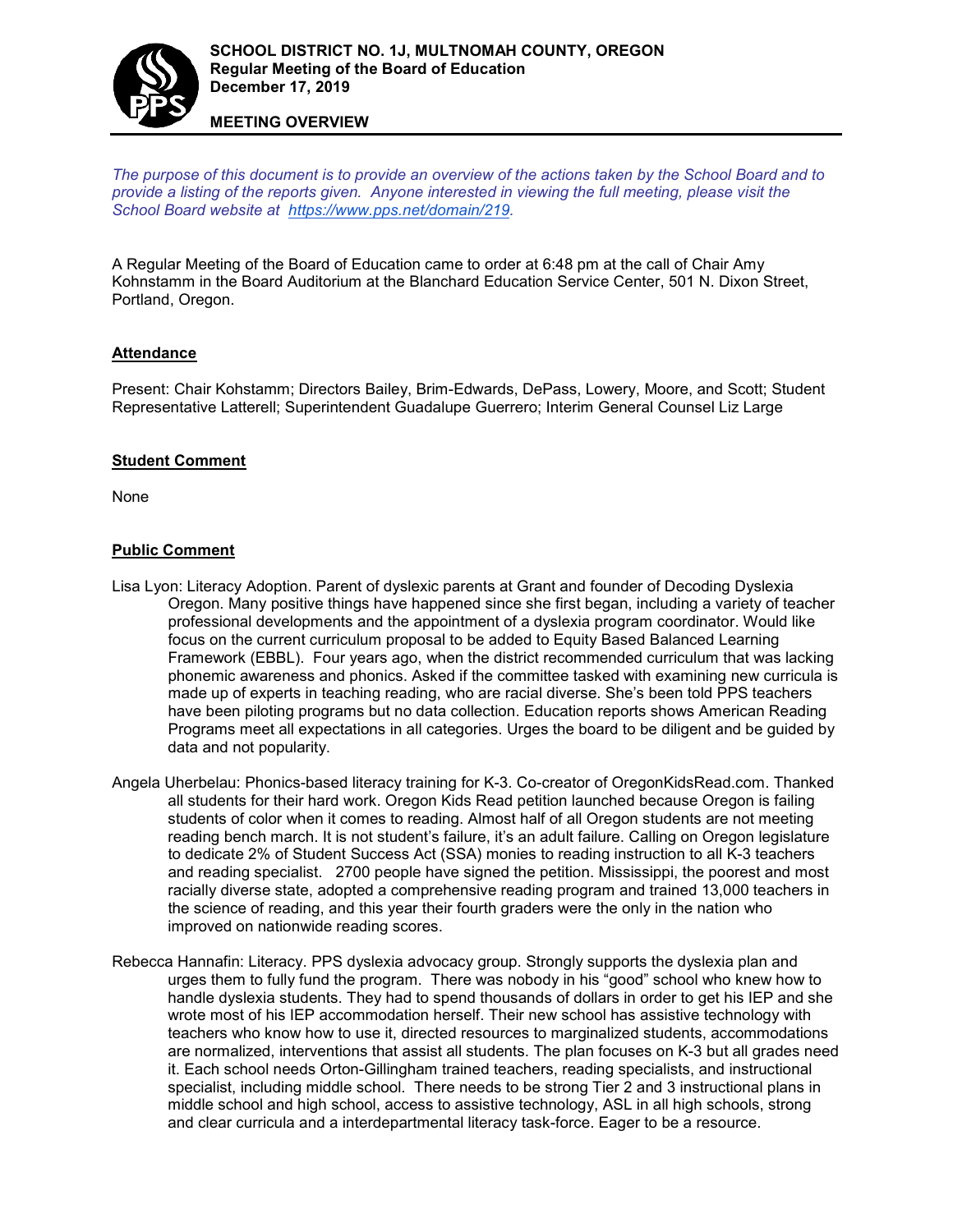Keri Archer: Literacy Program. Kindergarten teacher at Arleta. She is the dyslexia advisor at Arleta. Had a student who had one on one support by herself and an EA and made no reading gains. Started Orton-Gillingham approach this year and he is finally making gains. All students in their class has made improvements by using the program. All students need quality systematic literacy. She was never taught about structured literacy. Quality systematic literacy instruction to all students. Teach educators about structured literacy.

## **Superintendent's Report**

Encourages community members to get out into schools to see some of the winter performances that are happening. Saturday was a milestone at the groundbreaking at Lincoln High School where modernization will begin. Thanked everyone who braved the weather to be there. Clean no findings report on the Comprehensive Annual Financial Report (CAFR). Wishes everyone a safe and warm winter break. Thanks the community who support schools. Showed a video highlighting Portland Fire Fighters who donated coats to Head Start students, and thanked the Fire Fighters for being there. He shared that he is looking forward to accomplishing a lot in the New Year.

## **Student Representative's Report**

There is a School Resource Officer (SRO) State of the Union is tomorrow (December 18, 2019) at 4:30 pm at Left bank annex, where there will be a lot of conversation and student panel. In District Student Council (DSC) news: They had retreat on Saturday which included community building. They decided on their goals, which includes a focus on the arts, safe modern schools and culturally inclusivity. They will also focus on climate justice. There are two DSC members now on the Community Budget Review Committee (CBRC), and other students are interested in being part of other committees to help put student voice at the center of the conversations.

## **Business Agenda (Resolutions 6010 through 6017)**

Director Brim-Edwards requested that resolution 6015 & 6017 be removed from the business agenda and considered individually. The Business Agenda was voted upon, with the exception of the two reference resolutions. Director Brim-Edwards noted that the Gunter Group contract (resolution 6010) is a direct negotiation contract that has now has six amendments which will total 2.3 million dollars. Director Brim-Edwards requested that there be consistent information summary that carries over from the original contract and each amendment to the next. She additionally noted that as a result of the ACH fraud, there is only one sentence regarding each contract shared with the public, and that she thinks there could be more information that would not share too much information. Director Andrews commented that he thinks the district should wait for the ACH Audit recommendations.

## **Resolution to Uphold the Superintendent's Decision on a Step 3 Appeal Complaint No. 2019-06 (Resolution 6017)**

Resolution 6017 was discussed in executive session. It was noted that although the district's complaint process has recently been worked on to bring it within compliance, that there should be further review of the process.

#### **Adopting the Superintendent's Goals for 2019-20 (Resolution 6015)**

The changes in the draft of the superintendent's performance goals for 2019-2020 were summarized. There was discussion regarding evaluating him as the racial equity advisor, specifically whether or not to add detailed measures to the section. It was decided that since it was already so late in the year, that it would be left as is and elaborated upon in the next year's goals, which ideally should begin being worked on in March. The superintendent noted that while there are not specific measures in the goals that he is working to model racial equity at the senior leadership level, with hopes that it will spread out to the whole system. He added that he is working with local universities to strengthen the pathways for teachers of color, so that the teacher diversity can more accurately reflect the diversity of the students.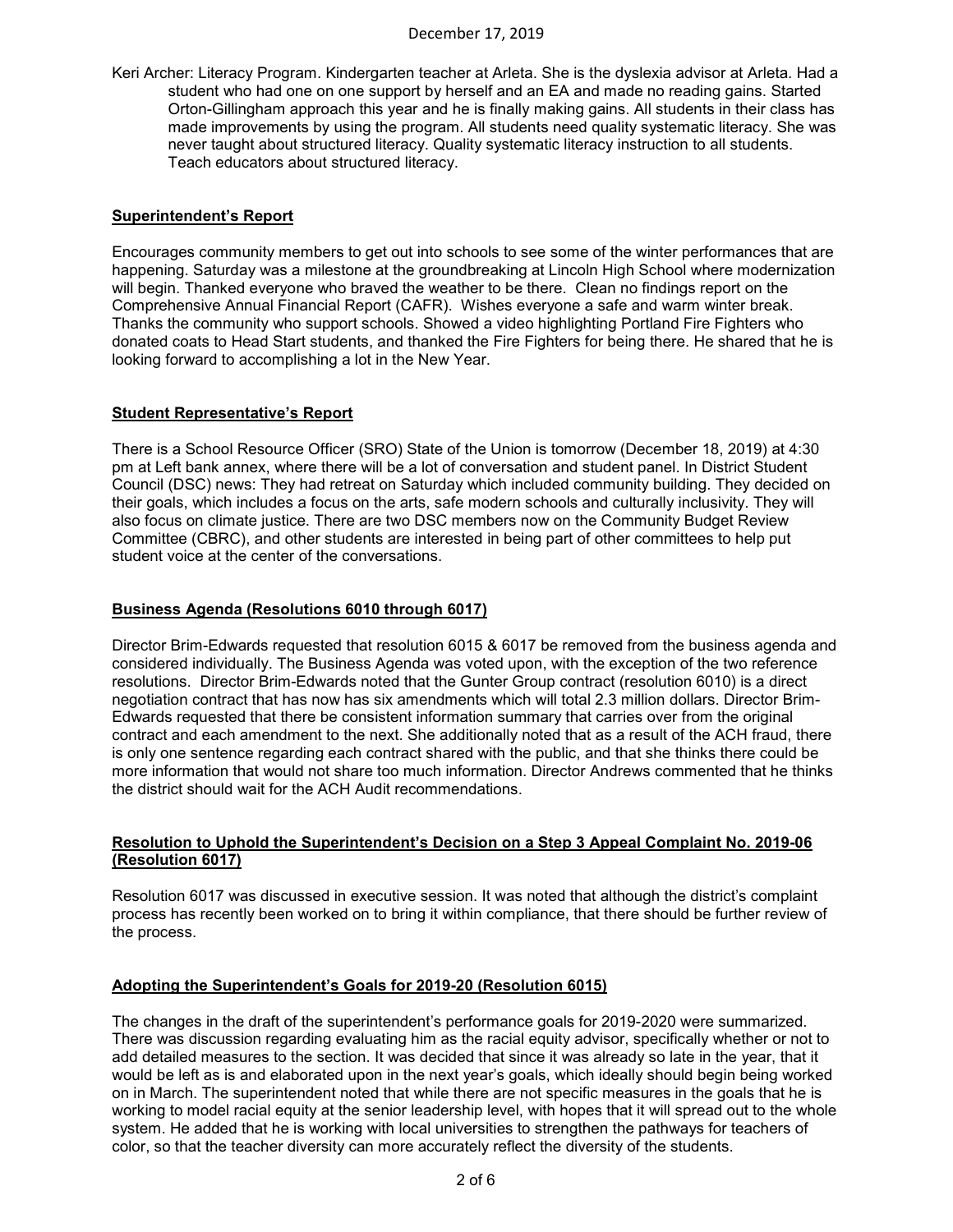# **Amendment to Roosevelt Phase 4 Plan (Resolution 6018)**

The amendment to Roosevelt Phase 4 Plan was introduced by Marina Creswell, Senior Director of School Modernization, Aurora Hymel, Senior Director of College and Career Readiness, and Roosevelt's Principal KD Parman. They noted that there was a delay in fulfilling the plan from initiation because of a large district leadership turnover and the visioning process. The needs of the school have changed since original planning process, and the new plan reflects current needs. In the creation of the new plan the district went to the school community to hear what the current needs were, then two plans were created and taken back to the community for feedback. The new plan includes a change / expansion of in the Career and Technical Education (CTE) space, the Maker Space, additional science labs and flexible classroom spaces.

# **Comprehensive Annual Financial Report (CAFR) (Resolution 6019)**

External auditor Tim Gillette, partner at Talbot, Korvola & Warwick, LLP shared that the audit is a clean audit report, an unmodified statement. He shared that they presented the audit in more detail to Audit Committee. He noted that there is an additional audit report that specifically looks at requirements for federal funds. Director Brim-Edwards noted that the Audit Committee recommends that the board accept the audit. Director Moore noted that the revenues between 2018 and 2019 decreased by 14.3 million dollars. She also shared that the local option levy makes up 56% of district revenue, as opposed to 23% provided by state funds.

# **Topics Relating to Board Goals- Report to the Board: Dyslexia Update**

Director Kohnstamm shared that the topic of Dyslexia relates to board goals around literacy and also addresses a state mandate around dyslexia requirements.

Dr. Tania McKey, Senior director of Humanities, and Elizabeth Martin, Dyslexia Program Administrator shared the foundations of comprehensive literacy, which has five pillars Phonemic Awareness, Phonics, Fluency, Vocabulary, and Comprehension; noting that they want to insure that all students are taught these foundations, and that students with intervention get taught the pillars in more specific ways. They stated that Dyslexia is neurobiological in origin and is characterized by unexpected difficulties with accurate / fluency in word recognition, spelling and decoding abilities. Senate Bill 1003 requires there be an advisor at each school, that each kindergartener must be screened for potential reading difficulties, and notification of families. Parent Jessica Colby shared thanked the district for supporting dyslexia support and for working with families to move forward. She is seeing dyslexia training, supports provided to students, access to audio books, and ASL classes available online through virtual scholars, noting that items that still need to be addressed are for all dyslexic students to have one on one support without needing to have a plan for it, in person ASL classes, and a consistent and continuing budget. Dr. McKey provided an overview of the Dyslexia Plan, including what each phase of the phan includes. The first year of the plan starts with creating a kinder task force and kinder PD, and K-5 foundation skills as part of Guaranteed and Viable Curriculum (GVC) and dyslexia advisor training. Year 2 includes adding a 1st and 2nd grade task force, providing professional development in foundation skills, and creating foundations resource advisory committee. Year 3 and beyond includes adding Orton-Gillingham training, adding accessibility improvements for audiobooks, and creating a PPS Dyslexia Brochure and handbook. They would like to grow the plan to add to Grades 6-12 teachers. Adding more FTE for reading specialists and training for Orton-Gillingham. It was noted that all teachers K-12 are language teachers, in all grades, and need ongoing training and support.

# **Ethics Training**

Mike Porter provided an overview of the Oregon Ethics Laws, noting that the laws are a floor, and that it focuses on being ever conscious of public trust. Within the law, there is a focus on Use of Office, Gifts, and Conflicts of Interest. As a general rule, the Use of Office laws prohibit a public official or public official's relative to obtain financial gain, or avoid financial detriment because of their position. Volunteers can be subject to the law if they are on a committee where important decisions are made. Exceptions to the general rule are official compensation (usually in relation to employment), "honorariums" such as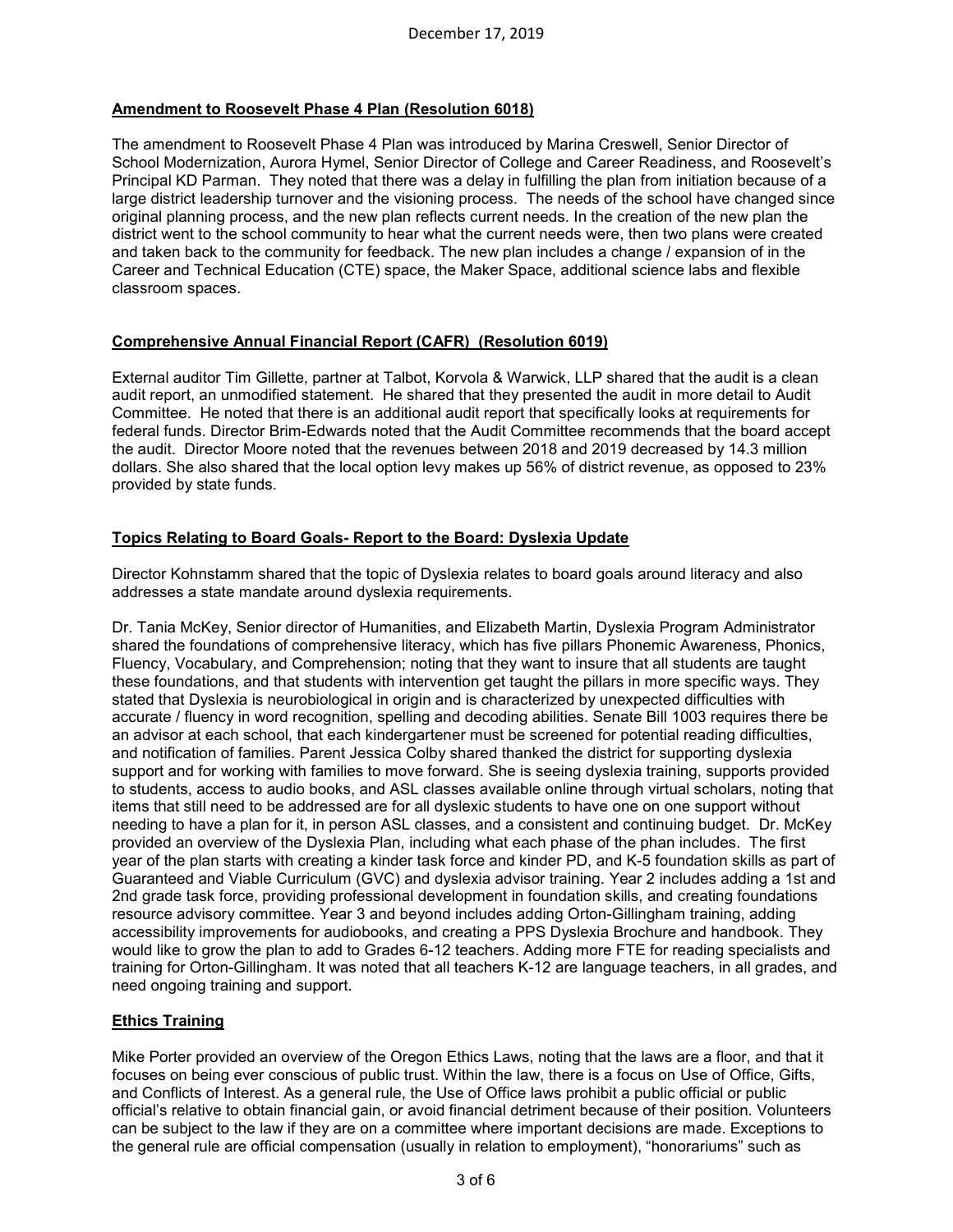## December 17, 2019

certificates, plaques, commemorative tokens or other items of value under \$50 (which are usually spontaneous and no pre-arranged such as during a speech), reimbursement of expenses, and exception to gift prohibition (from a source that you wouldn't reasonably know or a source that was reoccurring long before election). Use of Office conflicts are using frequent flier / credit card benefits, volume discounts, and compensation not part of official salary. The general rule for Gift Prohibition states that public officials may not accept, directly or indirectly, gifts worth over \$50 in calendar year from a single source. Common exceptions are campaign contributions, relatives and members of household, unsolicited token / award under \$25 (such as received at a conference), subscription related to performance of official duties, admission and food for official or member household when representing public body, continuing education discounts, entertainment that is incidental to the main purpose of an event, and expenses for public school employees accompanying student on educational trip. Conflicts of Interest are potential action or decision that could be to a benefit to a person, relative or business associate. If there is a potential or actual conflict of interest, a declaration is required. If it's a potential conflict of interest may participate in a vote, if is an actual conflict of interest may not participate. A potential Conflict of Interest where participation in a vote could take place is when the decision effects a large body of people. It was noted that an example would be that even though Director Bailey's wife is a PPS employee and he can still vote on the PAT contract because it affects such a large body of people, as long as he declares it prior to the vote. Nepotism laws prohibit the soliciting or receiving of employment in return for action and the misuse of confidential information for personal gain.

## **Board Work Plan**

Postponed until the next meeting

#### **Policy Committee**

Director Moore shared that at the most recent Policy Committee meeting that they began to talk about the policy regarding the purchasing of meals and gifts, as well as continued to discuss the three policies associated with student assignment. The next committee meeting will be held January 06, 2020.

#### **Legislative and Intergovernmental Committee**

Director Moore shared that the Legislative and Intergovernmental Committee met for the first time. They discussed the multifaceted relationship that the district has with the city and the different bureaus within, and identified areas to improve of collaboration with them. They additionally discussed the I-5 expansion project. The next meeting of the Legislative and Intergovernmental Committee is January 14, 2020.

# **Audit Committee**

Director Brim-Edwards shared that the Audit Committee received a presentation regarding the 2017 Bond Performance Audit, Year 1 - Phase 2, which provided an overview of the status of the 2017 Bonds cost estimation and management, noting that there were a number of findings and recommendations, which staff are in the process of implementing. The committee discussed the different audits that are happening within the district, which include the Comprehensive Annual Financial Audit (CAFR), the Secretary of State Audit, Bond Performance Audit, and Internal Performance Auditors. They discussed the good work the staff is doing to follow up with audits and how to share that work with the community. There was a presentation of the CAFR. There was an update from the Internal Performance Auditors on Phase 1 of the internal contracting audit. They are targeting the end of February to complete Phase 1. They discussed the management and the board response to the secretary of state audit, which is being tracked in a very comprehensive tracking spreadsheet. The next Audit Committee meeting will be February 06, 2020.

#### **Bond Committee**

Director Scott shared that the committee discussed the Roosevelt Phase IV plan, which the full board just took action on. They discussed the Bond timeline, including making a decision about the next bond in January to stay within the timeline. The next Bond Committee meeting is December 19, 2019.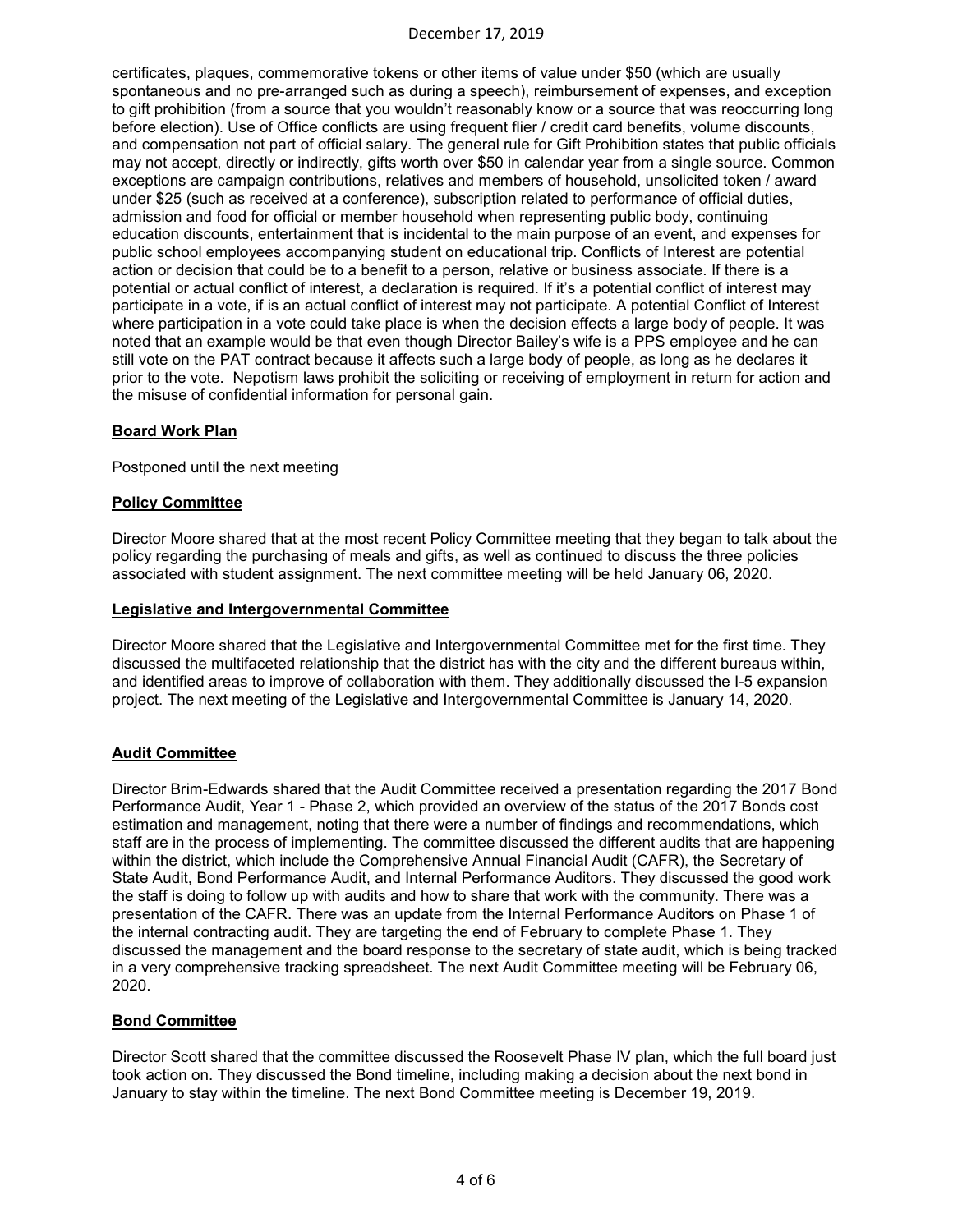# **Enrollment Balancing Task Force**

Director Bailey share that instead of having a board task force himself and Director DePass would attend the district's team meetings. He attended the first meeting where a lot of questions were raised, and so Deputy Superintendent Claire Hertz has arranged a meeting with both Directors to provide an overview of the topic.

# **AVID National Convention**

Director Lowery shared that herself and a PPS Team when to a national AVID conference. AVID supports students in their preparation for college. She attended sessions on topics such as culturally responsive teaching, student voice, and teacher recruitment and retention. Suggests that everyone watch the Patrick Briggs lecture "Two Dollars" on the equity gap.

## **Wilson Master Planning Committee**

Director Scott shared that he was unable to attend the first two planning meetings because they were scheduled on Tuesday nights. He noted that there were four key takeaways from the meeting he attended: The need to invest in west side schools; they want a full rebuild, not a remodel; they want to keep students in the building not sent Marshall; and the neighborhood really wants to keep the pool and the food carts.

## **Cleveland Conceptual Master Planning Committee**

Director Lowery share that the planning started with images of the school and grounds, and asked people to talk about what they loved and barriers that they saw. Multiple plans were created based on feedback and were brought back to the next meeting where the committee interacted with the plans, narrowing it down to four high level plans. The plans ranged from preserving the Cleveland façade with the quotes to complete tear down and building a new six story structure.

# **Action Items**

- Consent Agenda Public Comment None
- CAFR Public Comment None
- Superintendent's Goals Public Comment
	- Renee Anderson: Read a line from the racial equity policy. Asked if we have accomplished it. There are many racial issues in our district, and the racial equity policy is just a piece of paper if nothing is being done. Met with a group of educators and broke up into four groups and three of the groups brought up accountability. There is not a department for equity. As the director of equity, there should be detailed measures in the evaluation process because what is measured, is what is done.
- **Roosevelt**

Public Comment

Shamus Lynsky: Has students at Roosevelt. Has read recommendation of phase four amendments. Proposal leaves out history. It was originally built at a smaller capacity than other schools intentionally, which was a vote of no confidence. Doesn't see a plan to address the inequities that cause Roosevelt to be left out. The plan will give more STEM (Science, Technology, Engineering, Math) space and increase capacity to 1500 and will be at 1600 in three years. Trusts the principal and community for which configuration, when project is done they still won't be where they need to be.

Donna Cohen: Thank you for open dialog. The goal was to provide Roosevelt with accurate space. Her plan looks somewhat similar to what the final plan was. Space with STEM course teachers and adding to overall classroom capacity, including future increases.